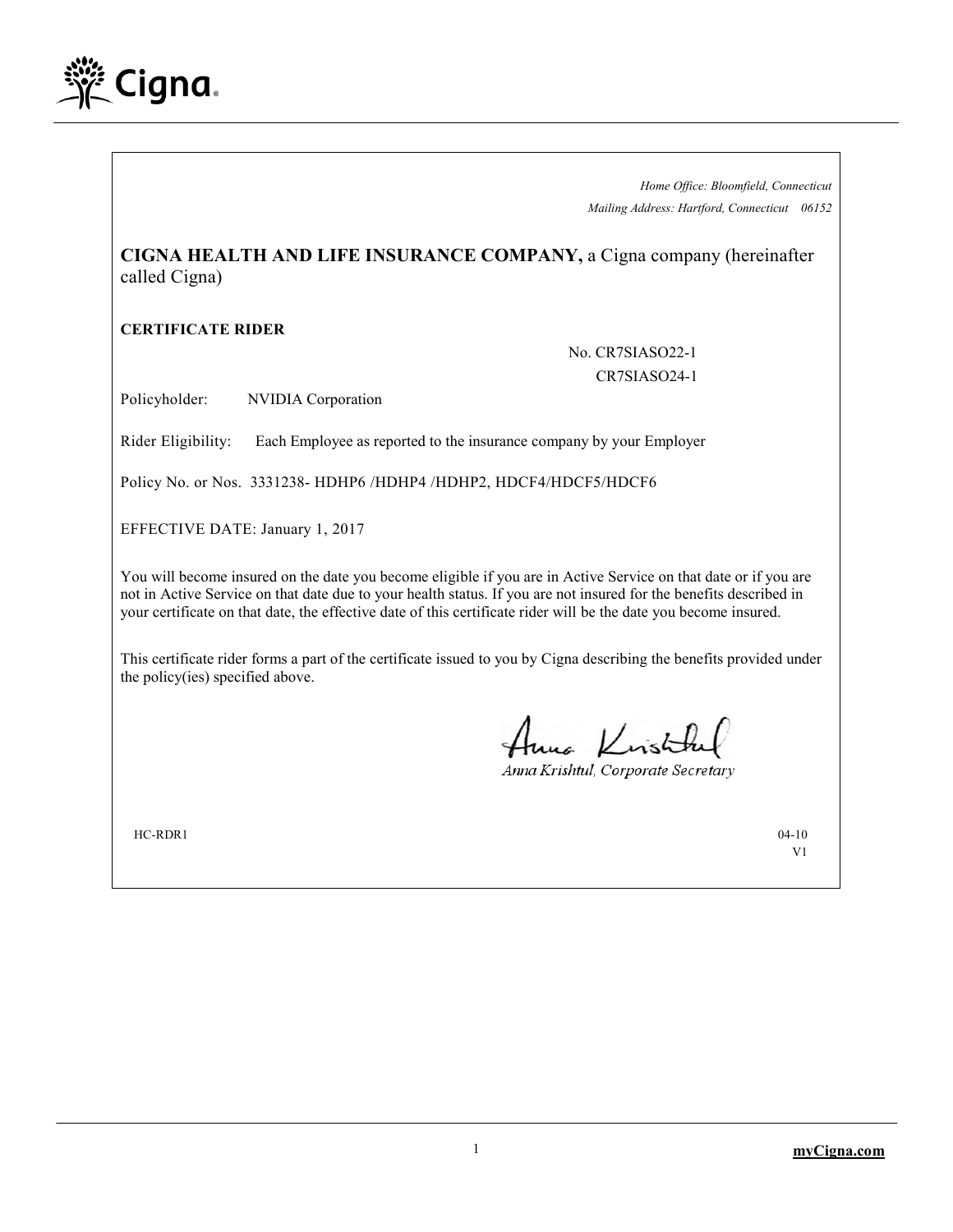

The section entitled **Transsexual Surgery** in THE SCHEDULE — **Open Access Plus Medical Benefits**— in your certificate is changed to read as attached.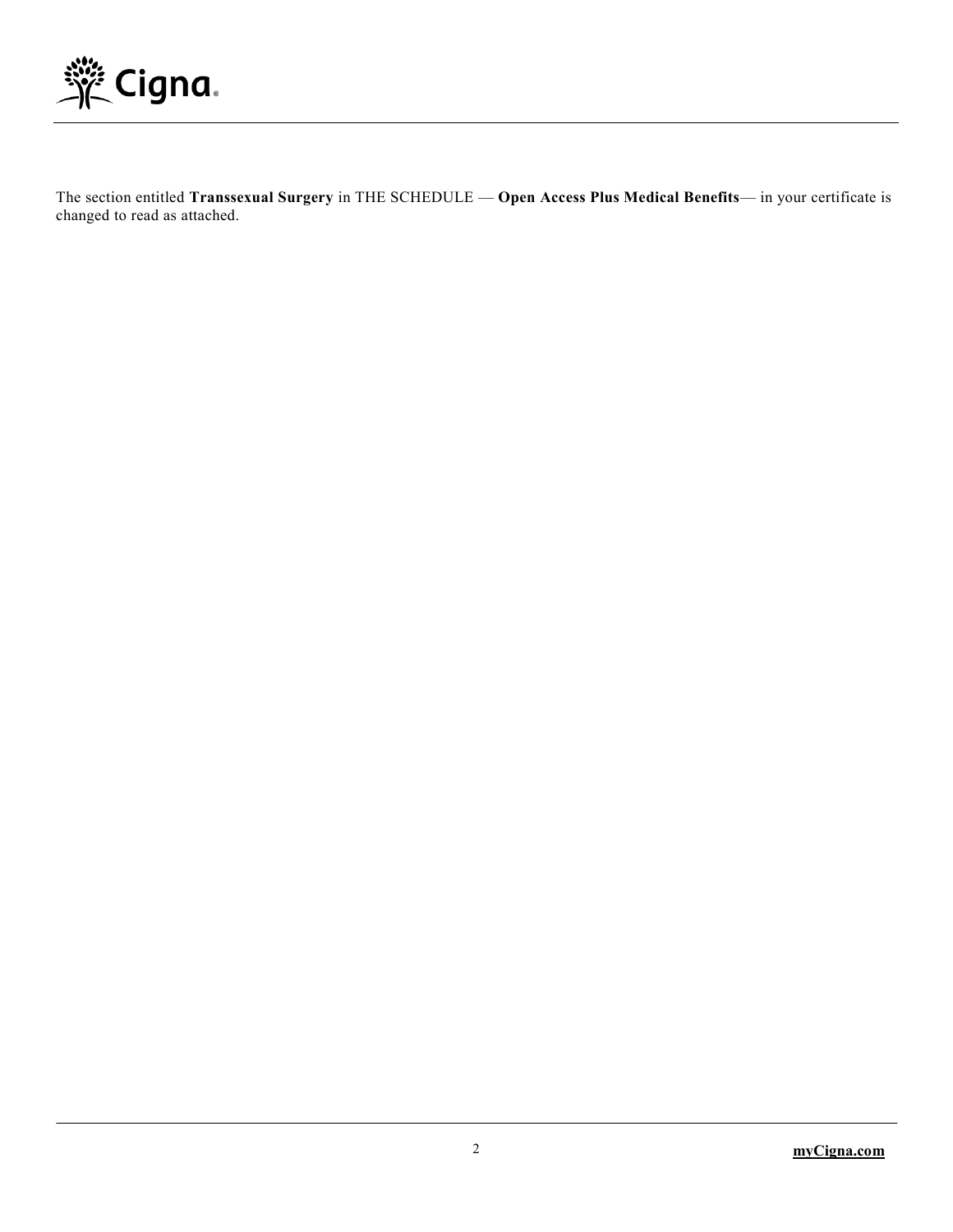

| <b>Open Access Plus Medical Benefits</b><br><b>The Schedule</b>                                                                                                                                                                                                                                                                                                                                                                                                                                                                                                                                                                                                                                                                                               |                                                                                                                  |                                                                                                                  |  |  |
|---------------------------------------------------------------------------------------------------------------------------------------------------------------------------------------------------------------------------------------------------------------------------------------------------------------------------------------------------------------------------------------------------------------------------------------------------------------------------------------------------------------------------------------------------------------------------------------------------------------------------------------------------------------------------------------------------------------------------------------------------------------|------------------------------------------------------------------------------------------------------------------|------------------------------------------------------------------------------------------------------------------|--|--|
| <b>BENEFIT HIGHLIGHTS</b>                                                                                                                                                                                                                                                                                                                                                                                                                                                                                                                                                                                                                                                                                                                                     | <b>IN-NETWORK</b>                                                                                                | <b>OUT-OF-NETWORK</b>                                                                                            |  |  |
| <b>Gender Reassignment Surgery</b>                                                                                                                                                                                                                                                                                                                                                                                                                                                                                                                                                                                                                                                                                                                            |                                                                                                                  |                                                                                                                  |  |  |
| Physician's Office Visit<br><b>Inpatient Facility</b><br><b>Outpatient Facility</b><br>Physician's Services<br>Note: Includes Breast Augmentation<br>(Limit is One per lifetime)<br>Includes Electrolysis. Electrolysis<br>epilation (each 30 minutes). Coverage<br>is for hair.<br>In addition to the standard coverage for<br>gender reassignment surgery, NVIDIA<br>Corporation will provide coverage for<br>the following services for individuals<br>18 years of age or older who have been<br>diagnosed with gender<br>dysphoria/gender identity disorder by a<br>licensed mental health professional and<br>who have at least one letter of support<br>from a licensed mental health<br>professional according to WPATH<br>Standards of Care version 7 | 90% after plan deductible<br>90% after plan deductible<br>90% after plan deductible<br>90% after plan deductible | 70% after plan deductible<br>70% after plan deductible<br>70% after plan deductible<br>70% after plan deductible |  |  |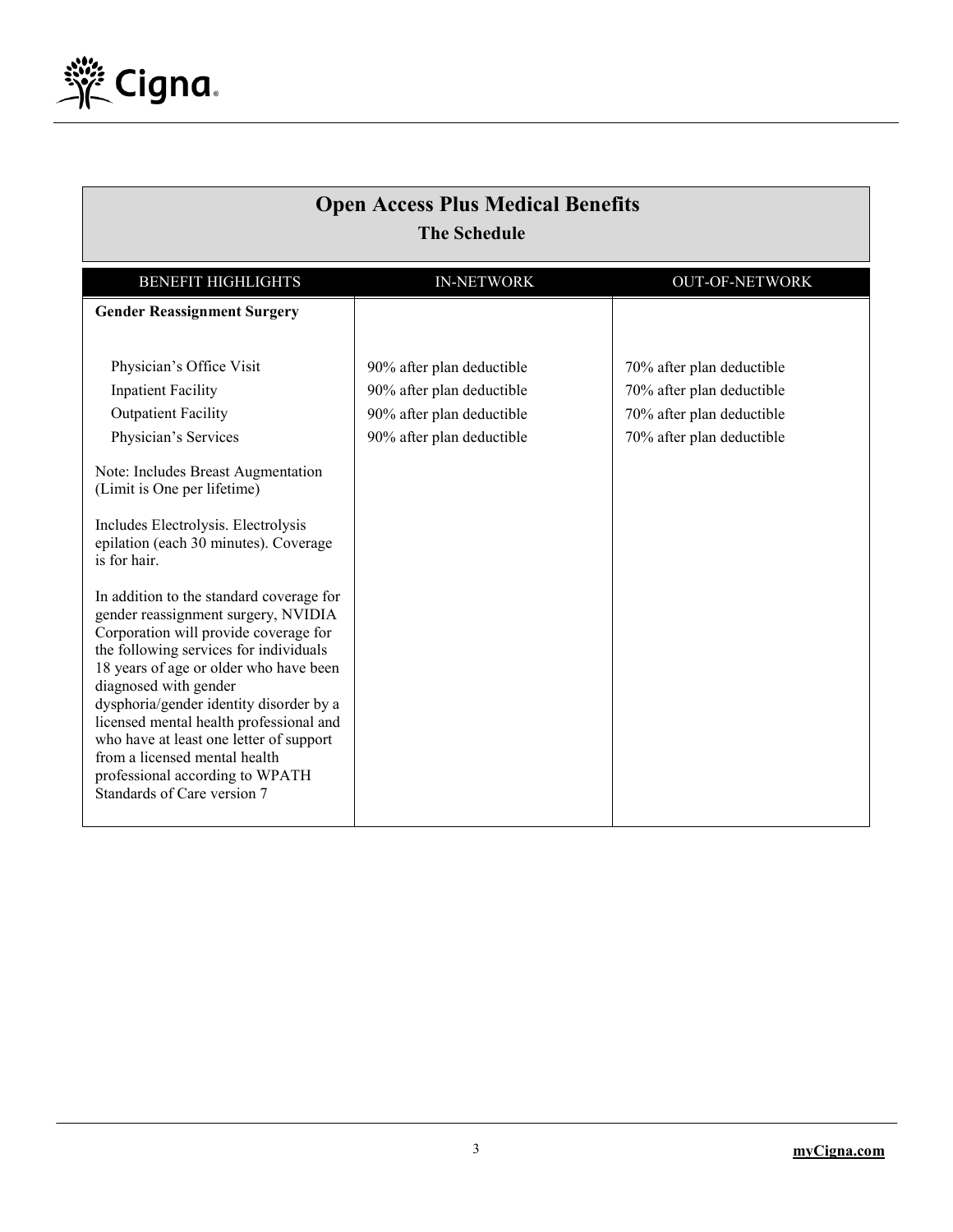

| <b>BENEFIT HIGHLIGHTS</b>                                                           | <b>IN-NETWORK</b> | <b>OUT-OF-NETWORK</b> |
|-------------------------------------------------------------------------------------|-------------------|-----------------------|
| CPT®* Codes Description                                                             |                   |                       |
|                                                                                     |                   |                       |
| 11950 Subcutaneous injection of filling                                             |                   |                       |
| material (e.g., collagen); 1 cc or less                                             |                   |                       |
| (face only)                                                                         |                   |                       |
| 11951 Subcutaneous injection of filling<br>material (e.g., collagen); 1.1 to 5.0 cc |                   |                       |
| (face only)                                                                         |                   |                       |
| 11952 Subcutaneous injection of filling                                             |                   |                       |
| material (e.g., collagen); 5.1 to 10.0 cc                                           |                   |                       |
| (face only)                                                                         |                   |                       |
| 11954 Subcutaneous injection of filling                                             |                   |                       |
| material (e.g., collagen); over 10.0 cc                                             |                   |                       |
| (face only)                                                                         |                   |                       |
| 11960 Insertion of tissue expander(s)                                               |                   |                       |
| for other than breast, including                                                    |                   |                       |
| subsequent expansion<br>11970 Replacement of tissue expander                        |                   |                       |
| with permanent prosthesis                                                           |                   |                       |
| 11971 Removal of tissue expander(s)                                                 |                   |                       |
| without insertion of prosthesis                                                     |                   |                       |
| 15775 Punch graft for hair transplant; 1                                            |                   |                       |
| to 15 punch grafts                                                                  |                   |                       |
| 15776 Punch graft for hair transplant;                                              |                   |                       |
| more than 15 punch grafts                                                           |                   |                       |
| 15780 Dermabrasion; total face (e.g.,,                                              |                   |                       |
| for acne scarring, fine wrinkling,<br>rhytids, general keratosis)                   |                   |                       |
| 15781 Dermabrasion; segmental, face                                                 |                   |                       |
| 15788 Chemical peel, facial; epidermal                                              |                   |                       |
| 15789 Chemical peel, facial; dermal                                                 |                   |                       |
| 15820 Blepharoplasty, lower eyelid;                                                 |                   |                       |
| 15821 Blepharoplasty, lower eyelid                                                  |                   |                       |
| with extensive herniated fat pad                                                    |                   |                       |
|                                                                                     |                   |                       |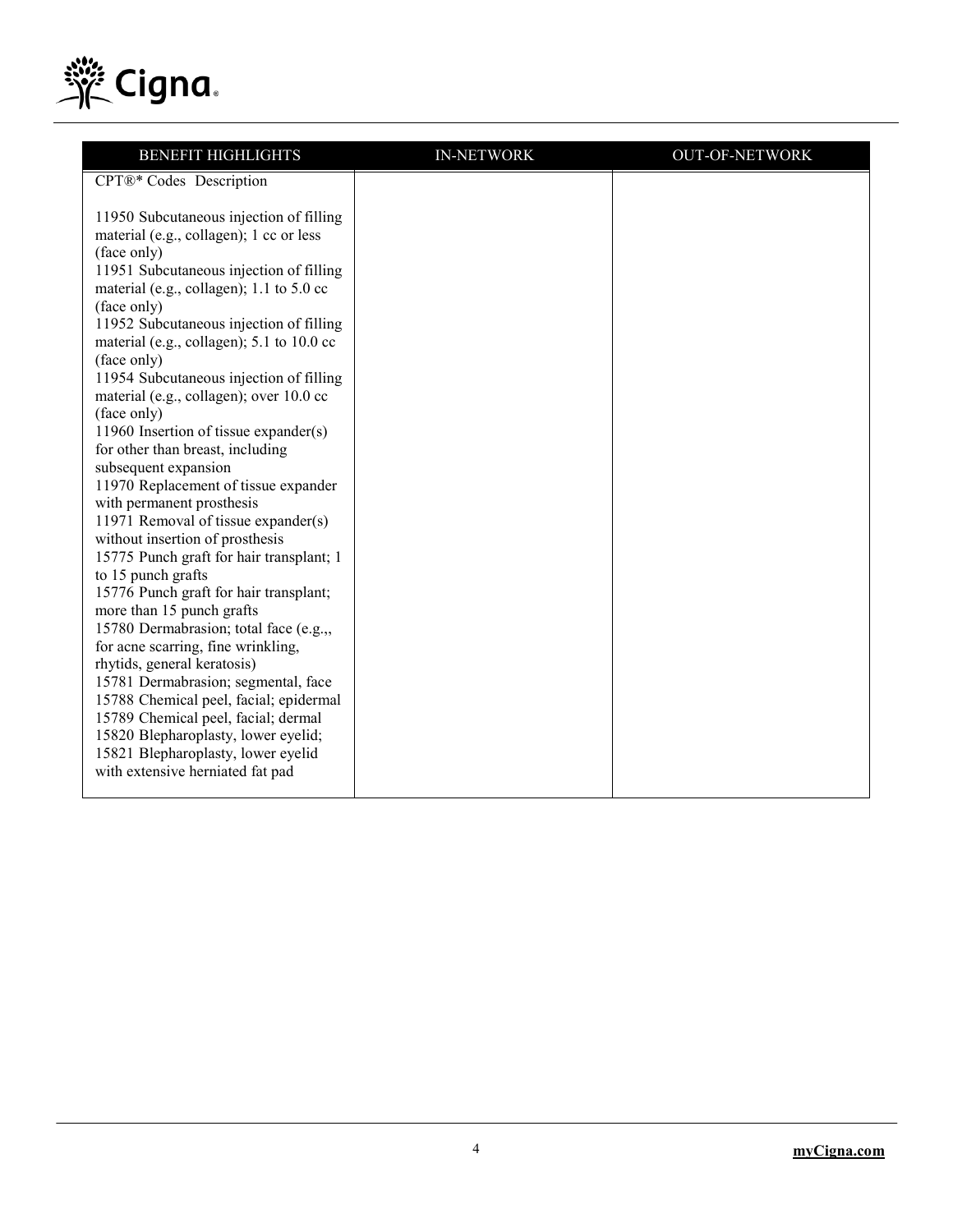

| <b>BENEFIT HIGHLIGHTS</b>                                               | <b>IN-NETWORK</b> | <b>OUT-OF-NETWORK</b> |
|-------------------------------------------------------------------------|-------------------|-----------------------|
| 15822 Blepharoplasty, upper eyelid                                      |                   |                       |
| 15823 Blepharoplasty, upper eyelid;                                     |                   |                       |
| with extensive skin weighting down lid                                  |                   |                       |
| 15824 Rhytidectomy, forehead                                            |                   |                       |
| 15825 Rhytidectomy; neck with                                           |                   |                       |
| platysmal tightening (platysmal flap, P-                                |                   |                       |
| flap)                                                                   |                   |                       |
| 15826 Rhytidectomy; glabellar frown                                     |                   |                       |
| lines                                                                   |                   |                       |
| 15828 Rhytidectomy; cheek, chin, and                                    |                   |                       |
| neck                                                                    |                   |                       |
| 15829 Rhytidectomy; superficial                                         |                   |                       |
| musculoaponeurotic system (SMAS)                                        |                   |                       |
| flap                                                                    |                   |                       |
| 15838 Excision, excessive skin and                                      |                   |                       |
| subcutaneous tissue (includes                                           |                   |                       |
| lipectomy); submental fat pad<br>15876 Suction assisted lipectomy; head |                   |                       |
| and neck                                                                |                   |                       |
| 17999 Unlisted procedure, skin,                                         |                   |                       |
| mucous membrane and subcutaneous                                        |                   |                       |
| tissue                                                                  |                   |                       |
| 19316 Mastopexy                                                         |                   |                       |
| 21120 Genioplasty; augmentation                                         |                   |                       |
| (autograft, allograft, prosthetic                                       |                   |                       |
| material)                                                               |                   |                       |
| 21121 Genioplasty; sliding osteotomy,                                   |                   |                       |
| single piece                                                            |                   |                       |
| 21122 Genioplasty; sliding                                              |                   |                       |
| osteotomies, 2 or more osteotomies                                      |                   |                       |
| (e.g., wedge excision or bone                                           |                   |                       |
| wedge reversal for asymmetrical chin)                                   |                   |                       |
| 21123 Genioplasty; sliding,                                             |                   |                       |
| augmentation with interpositional bone                                  |                   |                       |
| grafts (includes obtaining                                              |                   |                       |
| autografts)                                                             |                   |                       |
| 21125 Augmentation, mandibular body                                     |                   |                       |
| or angle; prosthetic material                                           |                   |                       |